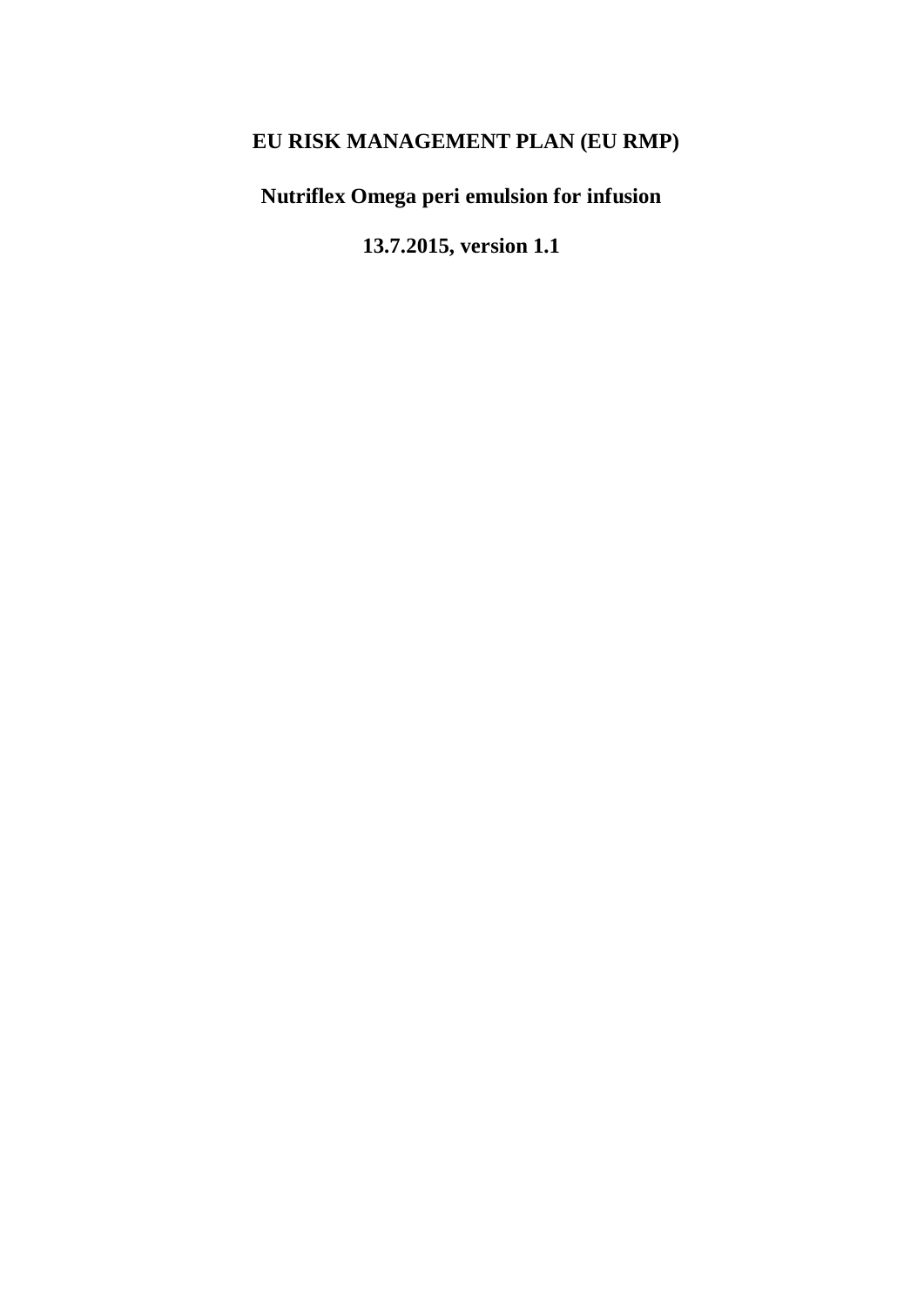# **III.1. Elements for a Public Summary**

#### **III.1.1. Overview of disease epidemiology**

Patients may need parenteral nutrition (PN) for any variety of diseases or conditions that impair food intake, nutrient digestion or absorption. Nutriflex Omega peri is used to supply energy, essential fatty acids, amino acids, electrolytes and fluids for parenteral nutrition of patients. People of all ages receive parenteral nutrition. People can live well on parenteral nutrition for as long as it is needed.

Many hospitalised patients receive parenteral nutrition. In the U.S. for example, patients received PN in almost 360,000 hospital stays in 2009. About 33% of those were for children and newborns. Individuals can also receive this therapy at home and in long-term care facilities.

#### **III.1.2. Summary of treatment benefits**

The standardised parenteral nutrition containing almost all compounds is suitable for most of the parenteral fed patients. The constituents of Nutriflex Omega peri, are generally established for medicinal use, and are acknowledged as being both efficient and safe. The combination chosen in Nutriflex Omega peri has positive effects on the body homeostasis.

The important objective of parenteral nutrition is to meet energy requirements and to maintain vital organ structure and function. Protein degradation (catabolism) should be decreased and protein synthesis promoted. Thus amino acid solutions are an essential part of a complete parenteral nutrition regimen providing building blocks for protein synthesis and maintaining nitrogen balance (homeostasis). The amount of nitrogen administered during parenteral nutrition is crucial to reduce catabolism. The infusion of lipid emulsions allows a high energy supply and is indispensable for the supply of essential fatty acids, components of each cell membrane and tissue. In addition, it balances the energy provision by glucose, thereby reducing an overdose of each other. Glucose is the most important energy source for all organs and tissues, and is used exclusively in the brain and nervous tissue, erythrocytes and renal medulla. Additionally, glucose is required for normal metabolism of fatty acids. Electrolytes administered with Nutriflex Omega peri help to maintain the blood levels necessary for the physiological processes of the cell, for which rather constant electrolyte levels are prerequisite.

## **III.1.3. Unknowns relating to treatment benefits**

There are no unknown related to treatment benefits for Nutriflex Omega peri.

| <b>Important identified risks</b>               |                                                                                                                                                                                                                                                                                                                                                                                                                                     |                                                                                                                                                                                                                                                                                                          |
|-------------------------------------------------|-------------------------------------------------------------------------------------------------------------------------------------------------------------------------------------------------------------------------------------------------------------------------------------------------------------------------------------------------------------------------------------------------------------------------------------|----------------------------------------------------------------------------------------------------------------------------------------------------------------------------------------------------------------------------------------------------------------------------------------------------------|
| <b>Risk</b>                                     | What is known                                                                                                                                                                                                                                                                                                                                                                                                                       | Preventability                                                                                                                                                                                                                                                                                           |
| <b>Allergic reactions</b><br>(Hypersensitivity) | Most allergic reactions are minor, such $\bullet$<br>as rash.<br>But in some cases, an allergic reaction<br>can be life-threatening and can present<br>with dyspnoea, hypotension and shock.<br>Hypersensitivity reactions to the lipid<br>emulsion of parenteral nutrition have<br>been reported by patients with soybean,<br>peanut or egg allergies as skin eruption<br>and urticaria. They are considered to be<br>fairly rare. | Nutriflex Omega peri must not<br>be used in patients with known<br>allergy to soy bean, egg, peanut<br>or fish protein.<br>Previous allergic reactions to<br>soybean, egg, peanut or fish or<br>to any other substance should<br>be reported to the physician<br>before the beginning of the<br>therapy. |

| <b>III.1.4. Summary of safety concerns</b> |  |  |
|--------------------------------------------|--|--|
|--------------------------------------------|--|--|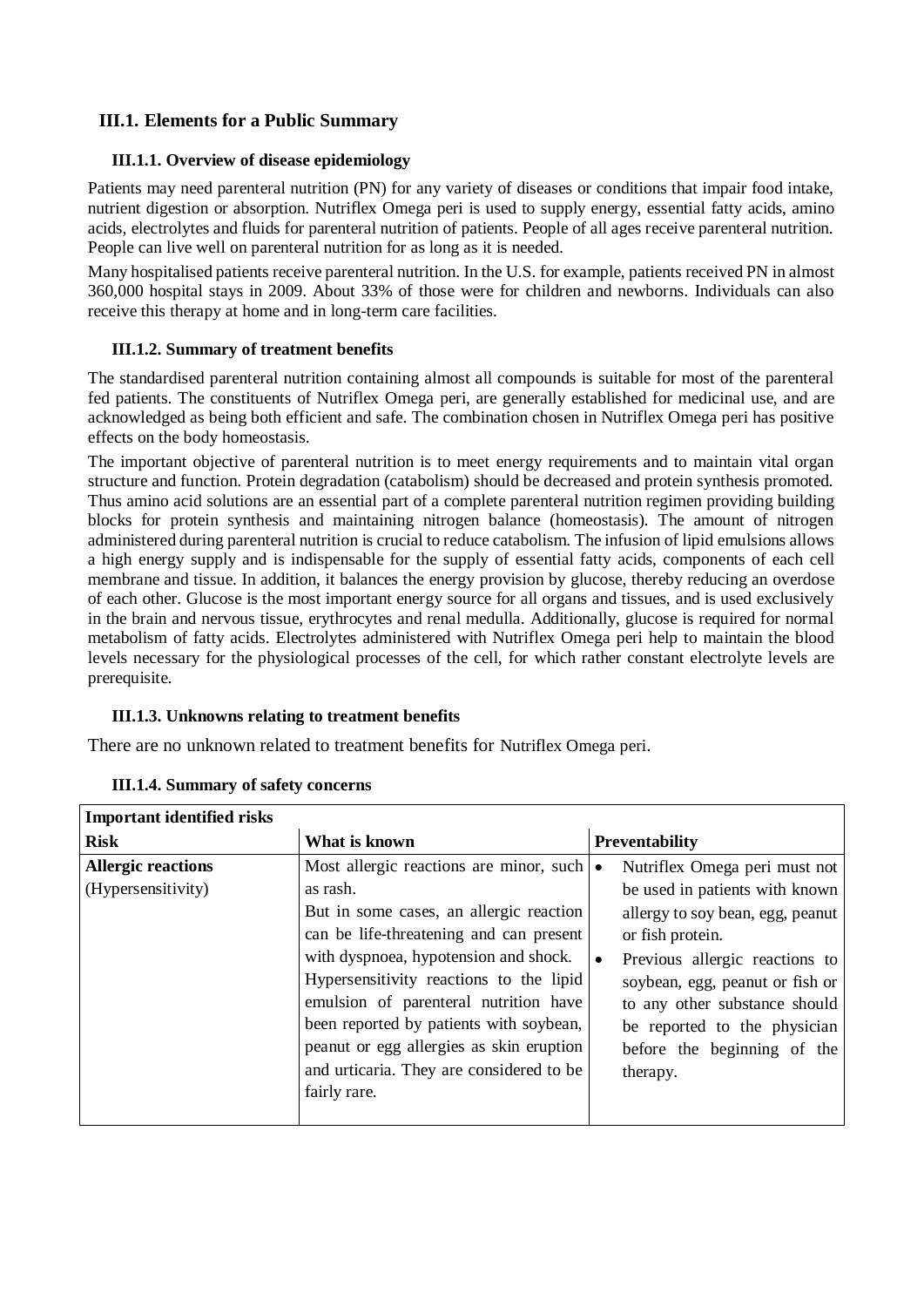| <b>Important identified risks</b> |                                               |           |                                  |
|-----------------------------------|-----------------------------------------------|-----------|----------------------------------|
| <b>Risk</b>                       | What is known                                 |           | Preventability                   |
| Intolerance in patients with      | There are some rare, genetic disorders of     | $\bullet$ | Nutriflex Omega peri must not    |
| inborn errors of amino acid       | the metabolism of one or a group of           |           | be used in patients with inborn  |
| metabolism                        | amino acids.                                  |           | of<br>amino<br>errors<br>acid    |
|                                   | Inborn errors of amino acid metabolism        |           | metabolism.                      |
|                                   | usually present in infancy and early          | $\bullet$ | The existence of such a disorder |
|                                   | childhood. However in some rare cases it      |           | must be immediately brought to   |
|                                   | can present in adulthood e.g. when            |           | the attention of the treating    |
|                                   | patients are exposed to increased protein     |           | physician. This is part of the   |
|                                   | certain medications<br>intake or<br>and       |           | careful evaluation of each       |
|                                   | infections.                                   |           | patient's medical history before |
|                                   | The most common amino acid disorders          |           | treatment is started.            |
|                                   | phenylketonuria,<br>cycle<br>urea<br>are      |           |                                  |
|                                   | disorders, nonketonic hyperglycinaemia,       |           |                                  |
|                                   | tyrosinaemia and maple syrup disease.         |           |                                  |
|                                   | Treatment includes severe restriction of      |           |                                  |
|                                   | natural protein intake, combined with an      |           |                                  |
|                                   | amino acid supplement which substitutes       |           |                                  |
|                                   | all necessary amino acids, excluding the      |           |                                  |
|                                   | one(s) affected by the metabolic defect.      |           |                                  |
|                                   | Nutriflex Omega peri is a standard            |           |                                  |
|                                   | product with an amino acid composition        |           |                                  |
|                                   | of a natural high quality protein. The        |           |                                  |
|                                   | different inborn errors of amino acid         |           |                                  |
|                                   | metabolism require specific, different        |           |                                  |
|                                   | adaptions of the amino acid composition       |           |                                  |
|                                   | that a standard product cannot provide.       |           |                                  |
| Fat overload syndrome             | 'Fat Overload Syndrome' results when          | $\bullet$ | Recommended<br>doses<br>of       |
|                                   | the lipid infusion rate exceeds the ability   |           | Nutriflex Omega peri should      |
|                                   | of the body to utilize the lipids. The        |           | not be exceeded.                 |
|                                   | clinical symptoms of 'Fat Overload            |           | Blood lipids have<br>be<br>to    |
|                                   | Syndrome' are complex. They include           |           | controlled and dosage adjusted   |
|                                   | elevation of blood lipid levels, fever,       |           | as necessary.                    |
|                                   | enlarged liver with or without jaundice,      |           | Overnutrition must be avoided.   |
|                                   | enlarged spleen, decreased number of red      |           |                                  |
|                                   | and white blood cells, decreased platelets    |           |                                  |
|                                   | in blood, blood clotting disorders, break-    |           |                                  |
|                                   | up of red blood cells, abnormal liver         |           |                                  |
|                                   | function tests and coma.                      |           |                                  |
|                                   | overload<br>syndrome<br>has<br>Fat<br>been    |           |                                  |
|                                   | described for dosages of parenteral lipids    |           |                                  |
|                                   | higher than recommended in the product        |           |                                  |
|                                   | information. Patients with impaired lipid     |           |                                  |
|                                   | utilization,<br>diabetes,<br>impaired<br>e.g. |           |                                  |
|                                   | function of the kidneys, liver or the         |           |                                  |
|                                   | thyroid gland, inflammation of the            |           |                                  |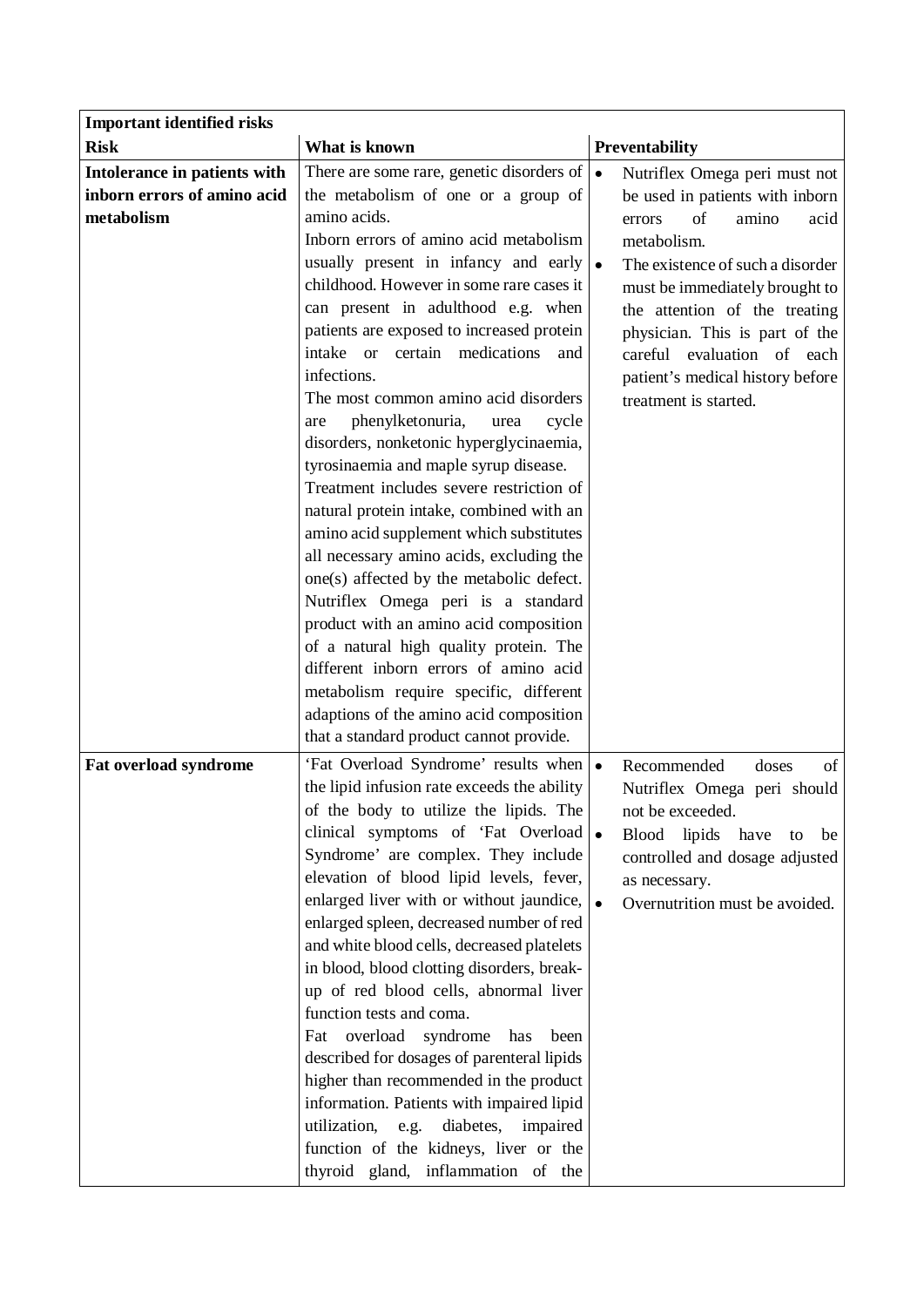| <b>Important identified risks</b>                                                                        |                                                                                                                                                                                                                                                                                                                                                                                                                                                                                                                                                                                                                                                                                                                                                                                                                |                                                                                                                                                                                                                                                                                                                                                                                                                                                                                                                                                                                                     |
|----------------------------------------------------------------------------------------------------------|----------------------------------------------------------------------------------------------------------------------------------------------------------------------------------------------------------------------------------------------------------------------------------------------------------------------------------------------------------------------------------------------------------------------------------------------------------------------------------------------------------------------------------------------------------------------------------------------------------------------------------------------------------------------------------------------------------------------------------------------------------------------------------------------------------------|-----------------------------------------------------------------------------------------------------------------------------------------------------------------------------------------------------------------------------------------------------------------------------------------------------------------------------------------------------------------------------------------------------------------------------------------------------------------------------------------------------------------------------------------------------------------------------------------------------|
| <b>Risk</b>                                                                                              | What is known                                                                                                                                                                                                                                                                                                                                                                                                                                                                                                                                                                                                                                                                                                                                                                                                  | Preventability                                                                                                                                                                                                                                                                                                                                                                                                                                                                                                                                                                                      |
|                                                                                                          | pancreas or sepsis are at risk for fat<br>overload syndrome.                                                                                                                                                                                                                                                                                                                                                                                                                                                                                                                                                                                                                                                                                                                                                   |                                                                                                                                                                                                                                                                                                                                                                                                                                                                                                                                                                                                     |
| <b>Disturbance of blood</b><br>coagulation (bleeding)/or<br>tendency to form blood clots<br>(thrombosis) | Blood clotting (coagulation) may be<br>impaired in patients in poor overall<br>condition putting them into an increased<br>risk of bleeding. Also patients suffering<br>from genetic disorders like haemophilia<br>or patients treated with drugs decreasing<br>blood coagulation (anticoagulants) or<br>antiplatelet agents (e.g. aspirin) are<br>exposed to a higher risk of bleeding.<br>Blood clotting should be under control<br>before<br>parenteral<br>nutrition<br>via<br>intravenous catheter should be started.<br>On the other hand patients with in a poor<br>state of health as well as bedridden<br>patients are also often exposed to a<br>higher risk of development of blood clots<br>in the blood stream, which theoretically<br>may be increased after infusion of<br>soybean oil emulsion. | $\bullet$<br>Nutriflex Omega peri must not<br>used<br>in patients<br>with<br>be<br>impaired<br>severely<br>blood<br>clotting function.<br>Coagulation status should be<br>continuously<br>monitored<br>especially, in patients treated<br>concomitantly<br>with<br>anticoagulants or antiplatelet<br>drugs.                                                                                                                                                                                                                                                                                         |
| <b>High blood sugar</b><br>(Hyperglycaemia)                                                              | High blood sugar may occur as a result $\bullet$<br>of a high rate of administration or<br>impaired utilisation of glucose. Glucose<br>is excreted in urine when the blood<br>glucose level reaches a critic level (renal $\cdot$<br>threshold). Excretion of glucose is<br>accompanied by increased urination. If<br>untreated, this can lead to excessive loss<br>of fluid which may be life-threatening.<br>blood<br>Increased<br>sugar<br>can<br>be<br>transformed into triglycerides which may<br>cumulate in the liver leading to the<br>development of fatty liver.<br>Nutriflex Omega peri contains glucose<br>and its administration can lead to<br>hyperglycaemia.                                                                                                                                   | The rate of infusion should be<br>reduced or insulin should be<br>administered<br>in<br>case<br>that<br>hyperglycaemia occurs.<br>If the patient is receiving other<br>glucose solutions concurrently,<br>this amount has to be taken into<br>account.<br>Blood levels of glucose should<br>$\bullet$<br>be monitored.<br>$\bullet$<br>An<br>interruption<br>of<br>administration<br>of Nutriflex<br>Omega peri may be indicated if<br>the blood glucose concentration<br>reaches a critical level during<br>administration and cannot be<br>controlled<br>by<br>appropriate<br>amounts of insulin. |
| <b>Impaired bile flow</b><br>(Cholestasis)                                                               | Cholestasis is a condition in which bile<br>cannot be sufficiently drained into the<br>intestine. As a result, bile stagnates in the<br>gallbladder and eventually also within<br>impairing liver function<br>liver,<br>the                                                                                                                                                                                                                                                                                                                                                                                                                                                                                                                                                                                    | $\bullet$<br>Nutriflex Omega peri must not<br>be used in case of intrahepatic<br>cholestasis. Liver function must<br>be monitored during parenteral<br>nutrition.                                                                                                                                                                                                                                                                                                                                                                                                                                   |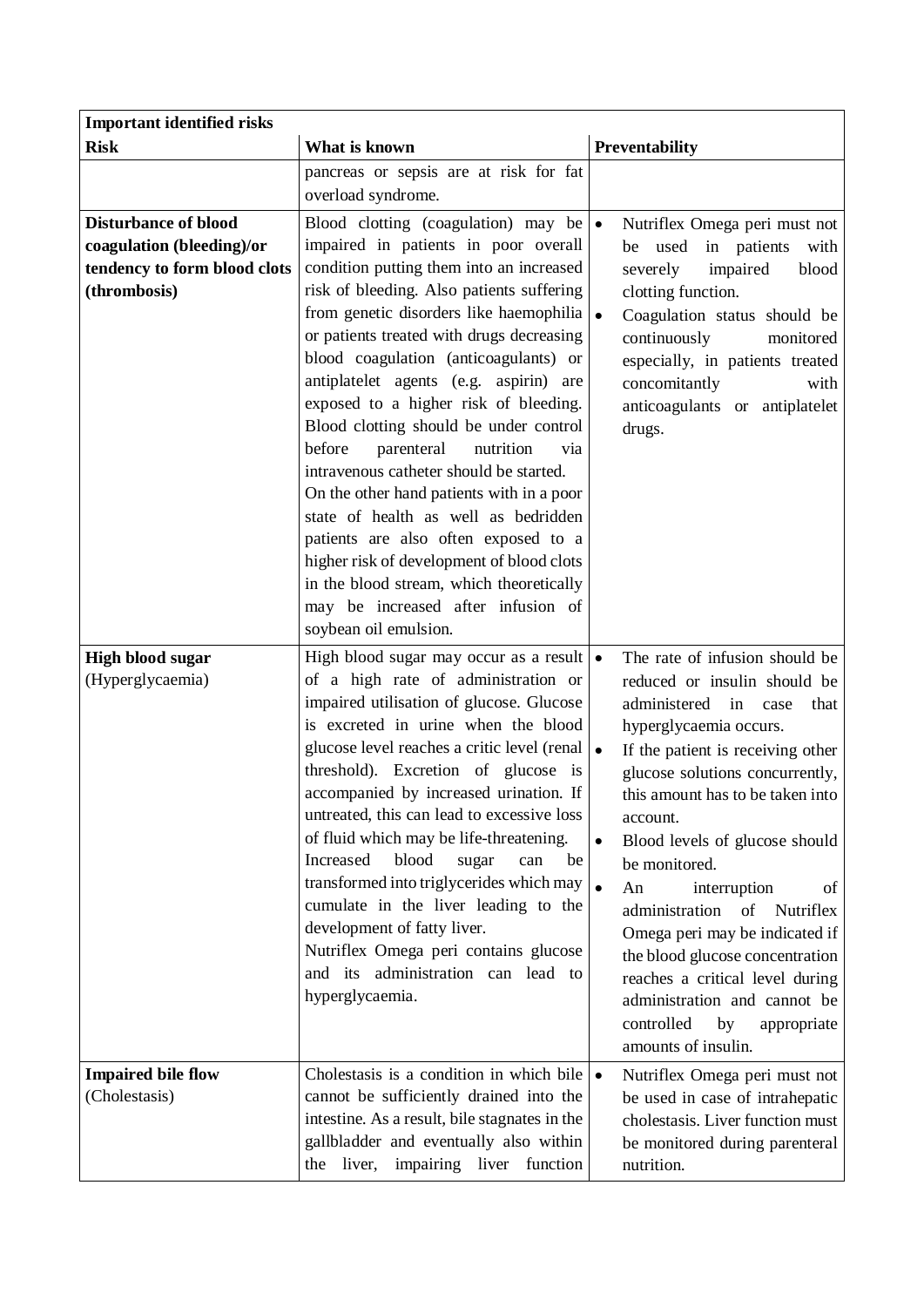| <b>Important identified risks</b>                                                                 |                                                                                                                                                                                                                                                                                                                                                                                                                                                                                                                                                                                                                                                                                                                                                                                                                                                                                                                                                                                                                                                                                                                                                                                                                       |                                                                                                                                                                                                                                                                                                                                                                                                                                    |  |
|---------------------------------------------------------------------------------------------------|-----------------------------------------------------------------------------------------------------------------------------------------------------------------------------------------------------------------------------------------------------------------------------------------------------------------------------------------------------------------------------------------------------------------------------------------------------------------------------------------------------------------------------------------------------------------------------------------------------------------------------------------------------------------------------------------------------------------------------------------------------------------------------------------------------------------------------------------------------------------------------------------------------------------------------------------------------------------------------------------------------------------------------------------------------------------------------------------------------------------------------------------------------------------------------------------------------------------------|------------------------------------------------------------------------------------------------------------------------------------------------------------------------------------------------------------------------------------------------------------------------------------------------------------------------------------------------------------------------------------------------------------------------------------|--|
| <b>Risk</b>                                                                                       | What is known                                                                                                                                                                                                                                                                                                                                                                                                                                                                                                                                                                                                                                                                                                                                                                                                                                                                                                                                                                                                                                                                                                                                                                                                         | Preventability                                                                                                                                                                                                                                                                                                                                                                                                                     |  |
|                                                                                                   | (intrahepatic cholestasis). Infusion of fat<br>emulsions<br>further<br>enhance<br>may<br>cholestasis.                                                                                                                                                                                                                                                                                                                                                                                                                                                                                                                                                                                                                                                                                                                                                                                                                                                                                                                                                                                                                                                                                                                 |                                                                                                                                                                                                                                                                                                                                                                                                                                    |  |
| <b>Fluid deficit or water excess</b><br>in the body/ disturbances of<br>the body salt composition | Administration of intravenous solutions<br>may cause disturbances of the body salt<br>and fluid balance. The risk of such<br>undesirable effects is enhanced in case of<br>infusion<br>of<br>large<br>too<br>volumes<br>(hyperhydration) or a too rapid infusion<br>as well as in severely ill and pediatric<br>patients or patients with impaired cardiac<br>or renal function who all have limited<br>ability to maintain the fluid balance. In<br>patients with pre-existing disturbances of<br>fluid and salt balance, the disorder may<br>be aggravated by infusion of intravenous<br>solutions. Severe salt imbalances can<br>lead to shifts in the body fluids with the<br>accumulation of fluid in certain tissues<br>like the lungs (lung oedema) or the brain.<br>Untreated these conditions can result in<br>serious complications and permanent<br>damage.<br>A special kind of a body salt imbalance<br>(acidosis) is when the body produces too<br>much acid (e.g. decompensated diabetes<br>or glucose utilization with lack of oxygen<br>in the tissues), or when the elimination of<br>acids from the body is impaired (e.g.<br>insufficiency<br>inadequate<br>renal<br>$\hbox{or}$<br>ventilation). | Disturbances of the fluid and<br>$\bullet$<br>salt balance must be corrected<br>before the start of infusion.<br>The infusion rate should be<br>appropriately dosed.<br>$\bullet$<br>Regular controls of the blood<br>composition are necessary.<br>$\bullet$<br>Sufficient<br>of<br>amounts<br>electrolytes<br>be<br>must<br>administered<br>together<br>with<br>Nutriflex Omega peri according<br>to the patient's requirements. |  |
| <b>Refeeding syndrome</b>                                                                         | Refeeding syndrome is a disturbance that $\bullet$<br>occurs as a result of reinstitution of                                                                                                                                                                                                                                                                                                                                                                                                                                                                                                                                                                                                                                                                                                                                                                                                                                                                                                                                                                                                                                                                                                                          | In starved or severely mal-<br>nourished patients the nutrition                                                                                                                                                                                                                                                                                                                                                                    |  |
|                                                                                                   | nutrition to patients who are starved or<br>severely malnourished. Refeeding or<br>repletion of such patients may lead to $\bullet$                                                                                                                                                                                                                                                                                                                                                                                                                                                                                                                                                                                                                                                                                                                                                                                                                                                                                                                                                                                                                                                                                   | must be reinstituted slowly and<br>gradually.<br>An adequate supplementation                                                                                                                                                                                                                                                                                                                                                       |  |
|                                                                                                   | deficiency of some essential salts in the<br>body, i.e. potassium, phosphorus and<br>magnesium.                                                                                                                                                                                                                                                                                                                                                                                                                                                                                                                                                                                                                                                                                                                                                                                                                                                                                                                                                                                                                                                                                                                       | of salts according to deviations<br>from<br>normal<br>values<br><b>1S</b><br>necessary.<br>Regular controls of the blood<br>composition is necessary.                                                                                                                                                                                                                                                                              |  |
| <b>Missing information</b>                                                                        |                                                                                                                                                                                                                                                                                                                                                                                                                                                                                                                                                                                                                                                                                                                                                                                                                                                                                                                                                                                                                                                                                                                                                                                                                       |                                                                                                                                                                                                                                                                                                                                                                                                                                    |  |
|                                                                                                   | What is known                                                                                                                                                                                                                                                                                                                                                                                                                                                                                                                                                                                                                                                                                                                                                                                                                                                                                                                                                                                                                                                                                                                                                                                                         |                                                                                                                                                                                                                                                                                                                                                                                                                                    |  |